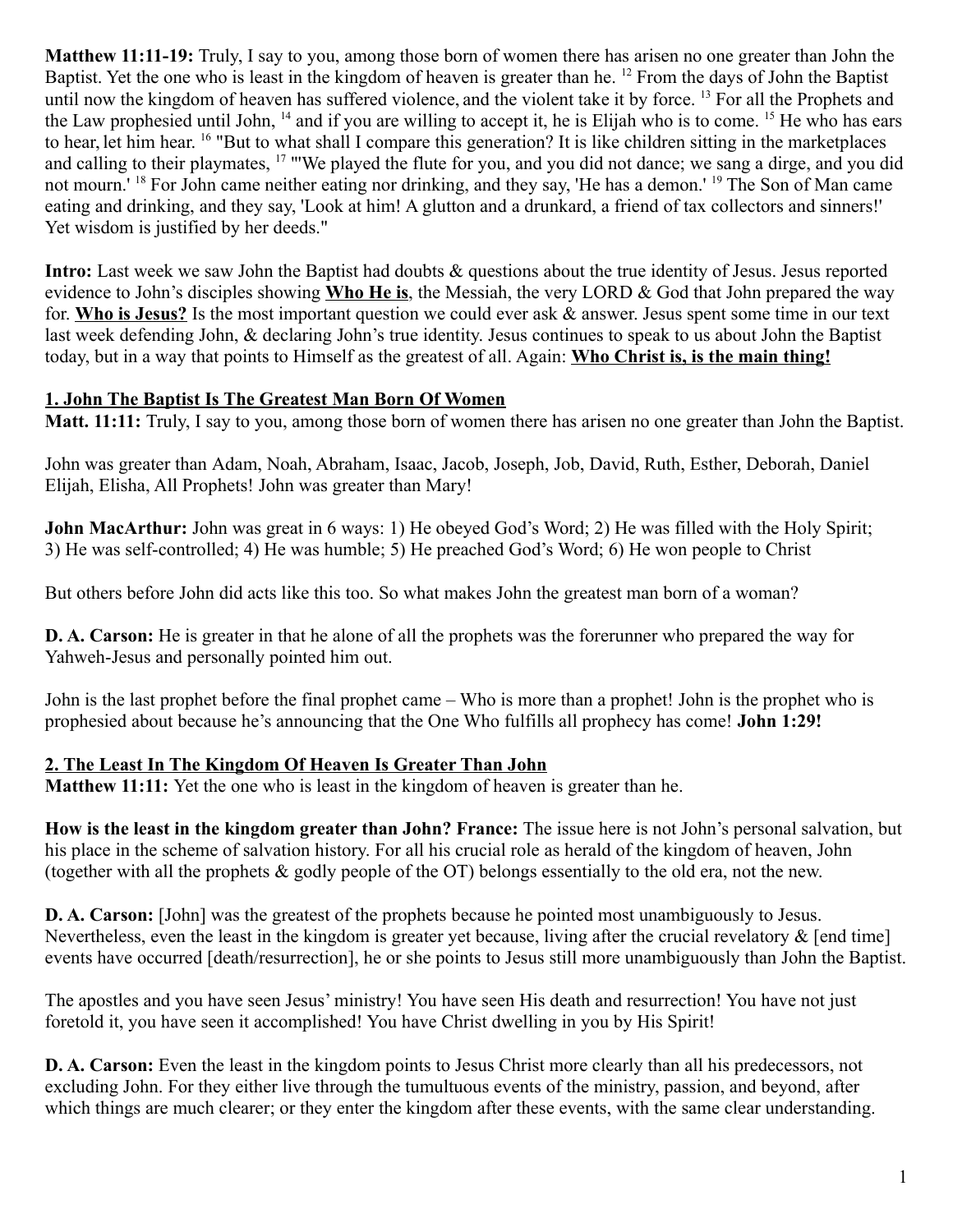Greatness is determined by how much you know and see clearly about Jesus and how clearly and immediately you point to Jesus! In other words, it's all about Jesus! Jesus is the greatest! Greatness revolves all around Him!

You are greater than Adam, Noah, Abraham, Isaac, Jacob, Joseph, Job, David, Ruth, Esther, Deborah, Daniel Elijah, Elisha, All Prophets! Because you know more about Jesus, are closer to Jesus, and **can point to Jesus!**

**James Boice:** Your greatness is because of Christ and your opportunity to point to him, not because of what you are yourself. D. A. Carson wrote: "So often Christians want to establish their 'greatness' with reference to their work, their giving, their intelligence, their preaching, their gifts, their courage, their discernment. But Jesus unhesitatingly affirmed that even the least believer is greater than Moses or John the Baptist, simply because of his or her ability, living on this side of the coming of Jesus the Messiah, to point Him out with greater clarity and understanding than all His forerunners ever could. If we really believe this truth, it will dissipate all cheap vying for position and force us to recognize that our true significance lies in our witness to the Lord Jesus Christ."

**Matt. 13:16-17:** blessed are your eyes, for they see, & your ears, for they hear. Truly, I say to you, many prophets & righteous people longed to see what you see, & did not see it, & to hear what you hear, & did not hear it.

**3. The Kingdom Of Heaven Has Suffered Violence (Force) Or It Advances Violently (Forcefully) Matthew 11:12:** From the days of John the Baptist until now the kingdom of heaven has suffered violence, and the violent take it by force.

**There are two ways interpreters understand this verse: 1) The ESV translation:** "Suffered violence" is a passive verb. The kingdom of heaven has violence done to it and the violent who try to take it by force are wicked men who persecute those who trust the LORD and follow Jesus. (D. A. Carson & Leon Morris prefer this view)

This is certainly true. Jesus has told us a lot so far in Matthew's Gospel about His people suffering for His sake. In the context, John the Baptist is in prison for his faithfulness to the LORD – violence is being done toward him.

**2) But notice there is a footnote in the ESV:** "Or has been coming violently" So "suffered violence" can be taken as a middle verb with an active tense, meaning the kingdom of heaven has been violently coming (or coming with force) and the violent are those who are righteous and are striving, fighting, and laboring to enter into the kingdom. This is how the NIV translates the verse: **Matthew 11:12:** From the days of John the Baptist until now, the kingdom of heaven has been forcefully advancing, and forceful men lay hold of it. (Hendriksen, Ligon Duncan)

Biblically speaking, this is also true: **Matthew 13:45-46:** Again, the kingdom of heaven is like a merchant in search of fine pearls, who, on finding one pearl of great value, went and sold all that he had and bought it.

Luke 13:24: Strive to enter through the narrow door. For many, I tell you, will seek to enter and will not be able.

The world, the flesh, & the devil don't want you to enter the kingdom! It's war! Think of how you came to Christ!

**William Hendriksen:** The kingdom, says Jesus, ever since the days of John's first appearance upon the scene has been pressing forward vigorously, forcefully. It is doing so now, as is clear from the fact that sick are being healed, lepers cleansed, the dead raised, sinners converted to everlasting life, all this now as never before. Still, by no means everybody is entering. Many, very many, even now are refusing and resisting. But vigorous or forceful men, people who dare to break away from faulty human tradition and to return to the Word in all its purity, no matter what be the cost to themselves, such individuals are eagerly taking possession of the kingdom; that is, in their hearts and lives that kingship or reign of God and of Christ is being established. What Jesus here emphasizes is that one cannot sleep his way into the kingdom. On the contrary, entrance into the kingdom requires earnest endeavor, untiring energy, utmost exertion.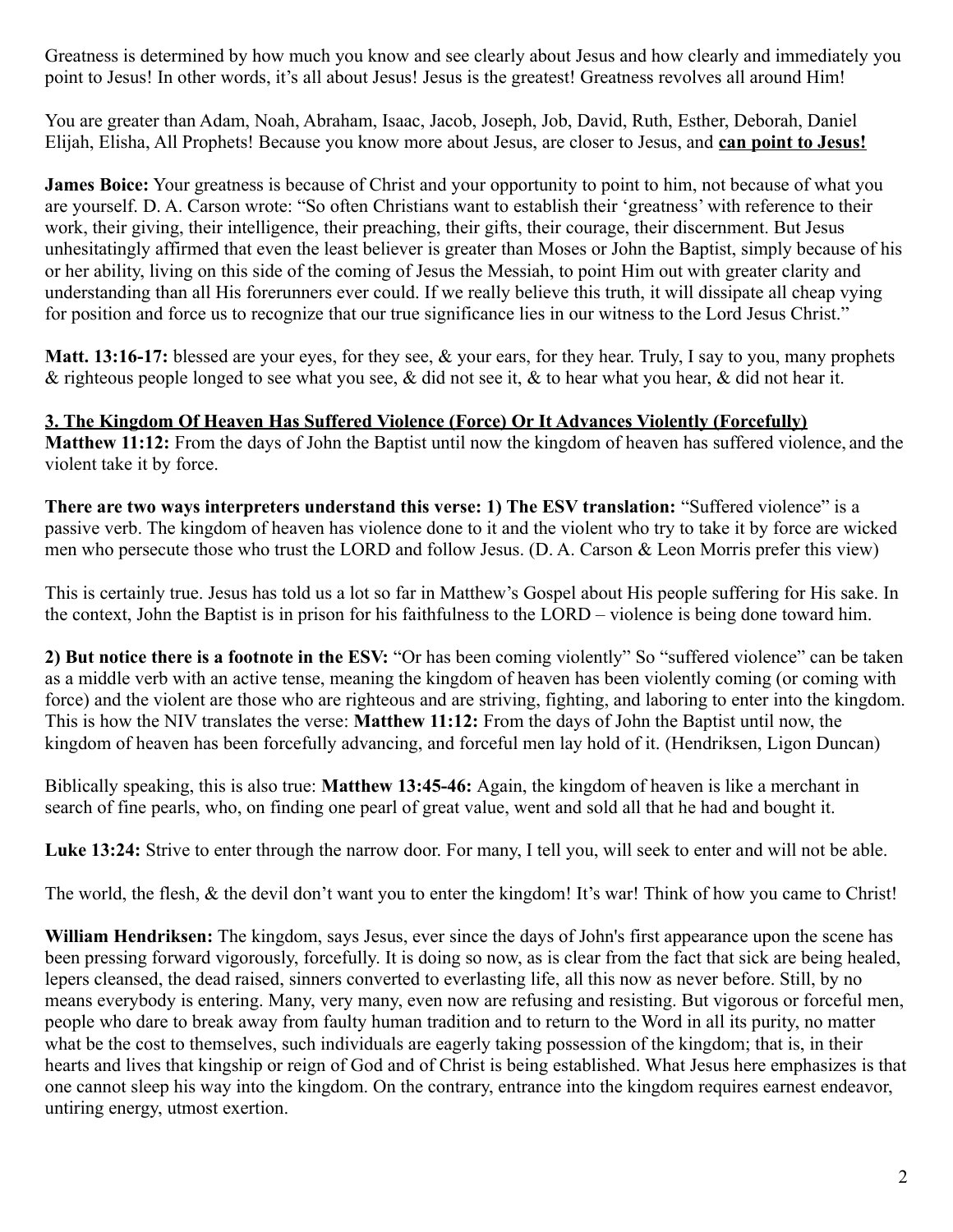**Daniel Doriani:** I believe it best to see the passage as a riddle that uses word play to present both messages. We know Jesus is fond of riddles and word play. Further, Matthew 11:14-15 implies that the passage is a riddle ("He who has ears . . ."). Therefore, Jesus lets one family of words have two distinct meanings – violence or force – even though they stand in close juxtaposition.

## **4. John The Baptist Is The Elijah Who Is To Come**

**Matthew 11:13-15:** For all the Prophets and the Law prophesied until John, <sup>14</sup> and if you are willing to accept it, he is Elijah who is to come. <sup>15</sup> He who has ears to hear, let him hear.

**a. For all the Prophets and the Law prophesied until John: 1) All the Prophets and the Law prophesied until John and they too were violently attacked: Matthew 23:29-30:** Woe to you, scribes and Pharisees, hypocrites! For you build the tombs of the prophets and decorate the monuments of the righteous, saying, 'If we had lived in the days of our fathers, we would not have taken part with them in shedding the blood of the prophets.'

**2) All the Prophets and the Law prophesied and went forward forcefully proclaiming God's truth until John, and the faithful remnant seized God's truth and believed it:** Jacob seized God's truth – the Angel of the LORD – and would not let Him go until God blessed him. Elijah seized God's truth: **1 Kings 19:14, 18:** "the people of Israel have forsaken your covenant, thrown down your altars, and killed your prophets with the sword, and I, even I only, am left, and they seek my life, to take it away." . . . <sup>18</sup> Yet I will leave seven thousand in Israel, all the knees that have not bowed to Baal, and every mouth that has not kissed him.

**b. All the Prophets and the Law prophesied: Luke 24:27, 44-45:** beginning with Moses and all the Prophets, he interpreted to them in all the Scriptures the things concerning himself . . . <sup>44</sup> Then he said to them, "These are my words that I spoke to you while I was still with you, that everything written about me in the Law of Moses and the Prophets and the Psalms must be fulfilled." <sup>45</sup> Then he opened their minds to understand the Scriptures . . . .

**c. V. 14: and if you are willing to accept it, [John the Baptist] is the Elijah who is to come: Malachi 3:1:**  Behold, I send my messenger and he will prepare the way before me. **Luke 1:17:** in the spirit and power of Elijah

**Context:** Israel has been faithless and rebellious. There is a messenger coming who will prepare Israel for the day of the LORD. He will prepare them for that day by purifying sinners and by judging sinners.

**- Malachi 4:5:** Behold, I will send you Elijah the prophet before the great and awesome day of the LORD comes.

**- Matthew 11:14:** . . . and if you are willing to accept it, he [John the Baptist] is Elijah who is to come.

**Prepare the way before me:** who's the "me?": God! John is coming to prepare the way for God in the flesh: Jesus

**Isaiah 40:3:** A voice cries: "In the wilderness prepare the way of the **LORD**; make straight in the desert a highway for **our God**."

**Context:** Israel is in captivity because of their sin, & in Isaiah 40-55, God is telling Israel there will be a new Exodus out of the Babylonian captivity & out of their idol worship into a restored relationship with God Himself!

If God does not dwell with us, we have no hope! We need the presence of God with us: **Exodus 33:15:** And he said to him, "If your presence will not go with me, do not bring us up from here.

John the Baptist prepared the way for God to come to be present with His people: for Jesus to come! Jesus is God!

**d. V. 15: He who has ears to hear, let him hear: Acts 16:14:** One who heard us was a woman named Lydia, from the city of Thyatira, a seller of purple goods, who was a worshiper of God. The Lord opened her heart to pay attention to what was said by Paul.